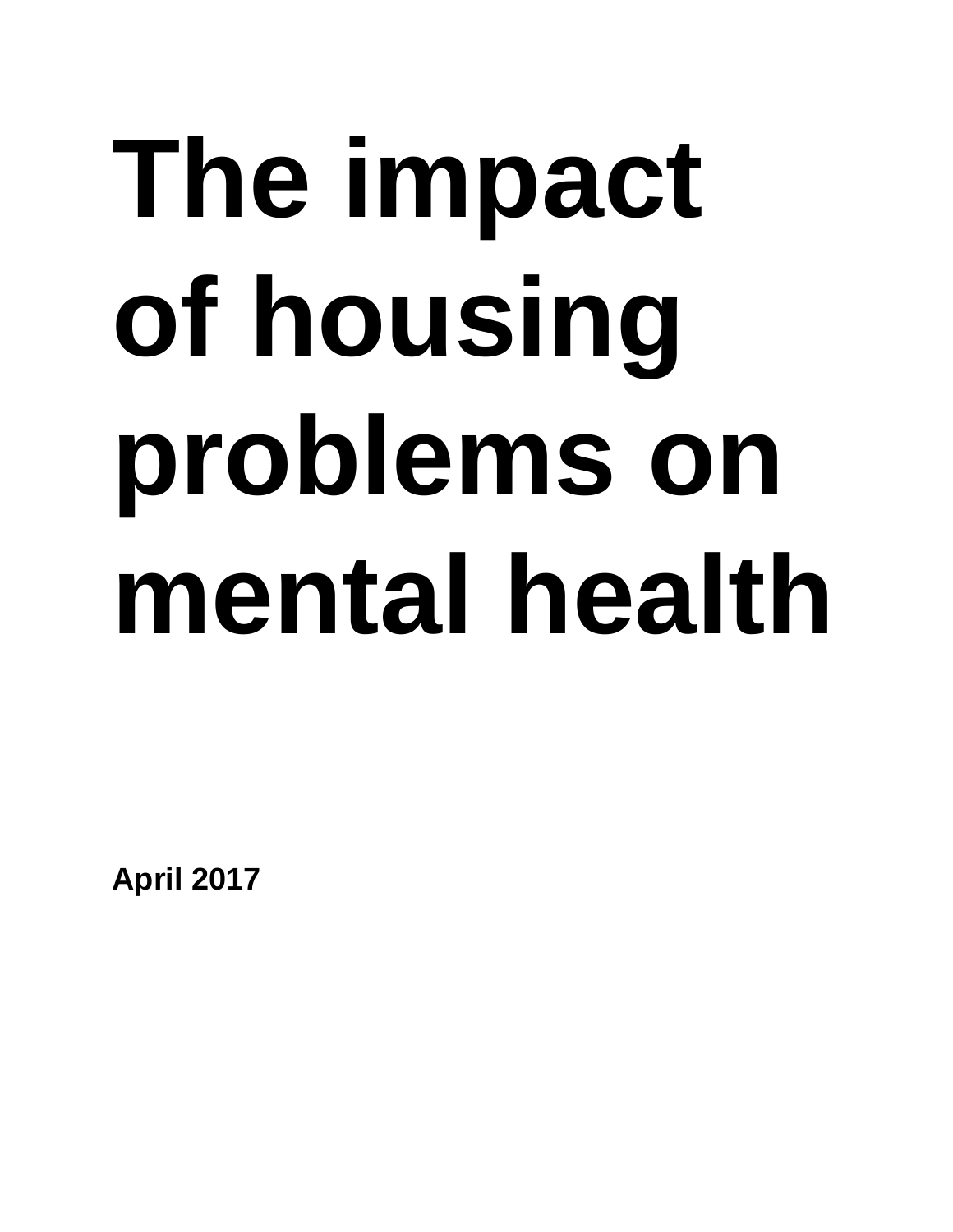# **Contents**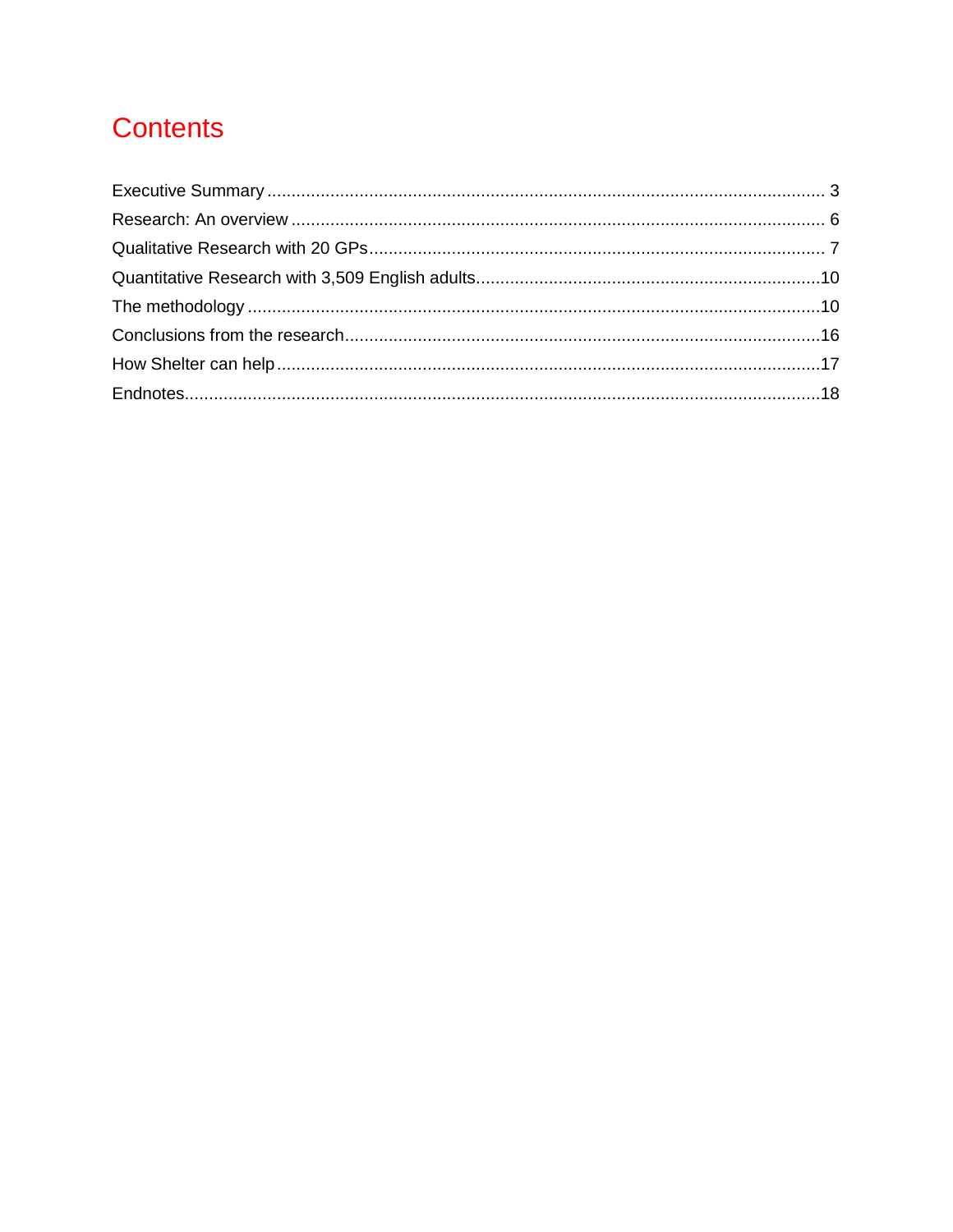# <span id="page-2-0"></span>**Executive Summary**

## **An overview**

Shelter in partnership with the research agency, ComRes, explored the relationship between housing and mental health through a two-stage research project in early 2017. This research was central to Shelter's 2017 Spring Advice and Services Campaign, and it is hoped it will provide a future evidence base for the necessary debate on how to reduce the negative impact housing problems can have on people's mental health and usage of health services.

*'you should be most happy at home and at work, and if you're not happy in those places, you know, it's going to lead to anxiety and depression.'*

*GP, Birmingham*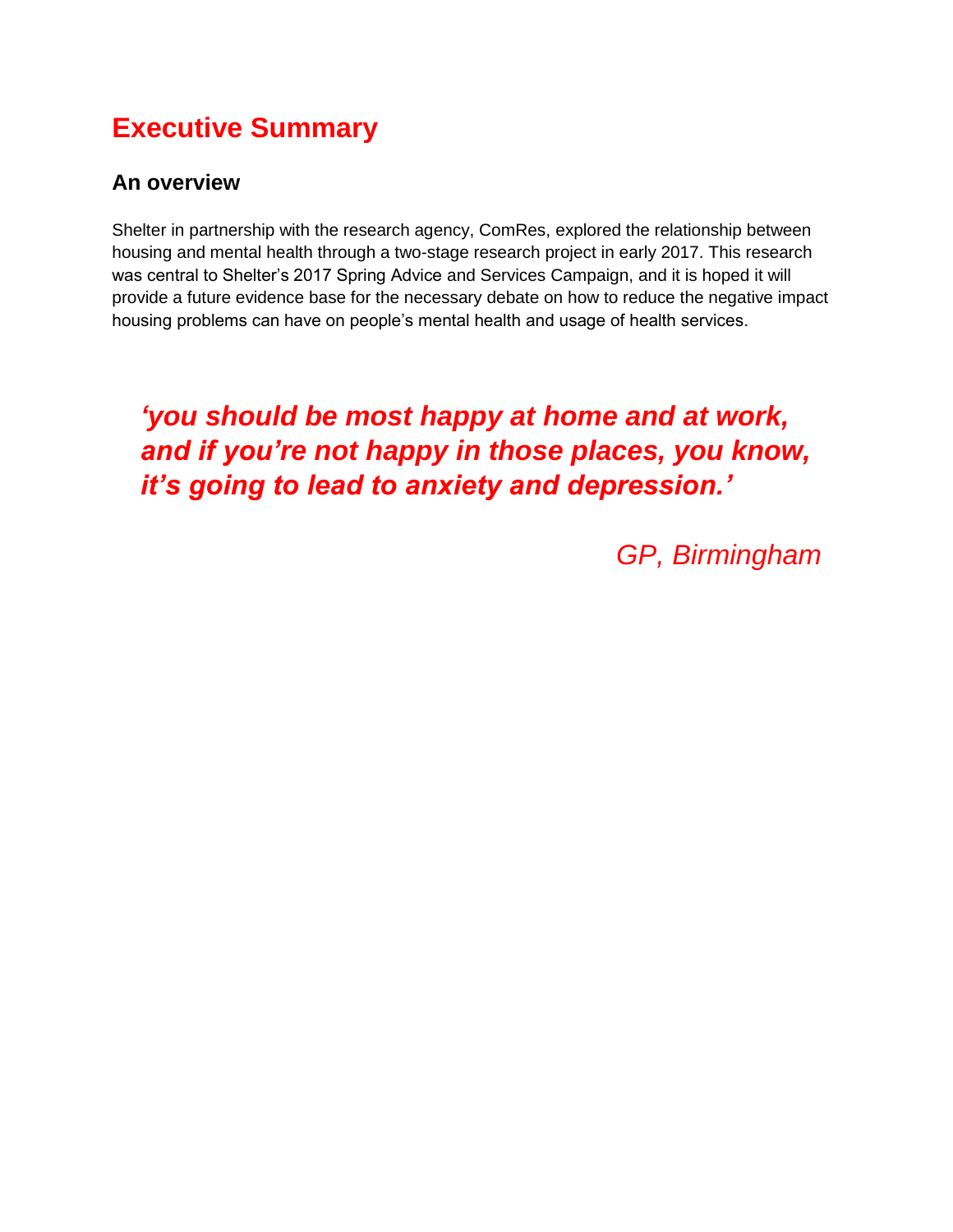## **Qualitative Research with 20 GPs**

## The methodology

Twenty in-depth phone interviews were conducted between January and February 2017 with GPs in London (four), Manchester (four), Birmingham (four), Bristol (three), Sheffield (three) and Newcastle (two).

## Key findings

- GPs spontaneously identified housing issues when discussing factors involved in their patients' mental health presentations.
- Where housing was seen as the sole cause of mental health conditions, the most commonly cited conditions were anxiety and depression.
- Where patients presented with a mental health condition that was linked to problems with housing, the GPs felt they had a knowledge and support gap.

# **Quantitative Research with 3,509 English adults**

### The methodology

ComRes interviewed 3,509 English adults online between 17th and 23rd February 2017. Data were weighted by age, gender, region and socio-economic grade to be representative of all English adults.

## Key findings

- 1 in 5 English adults (21%) said a housing issue had negatively impacted upon their mental health in the last 5 years.
- Housing affordability was the most frequently referenced issue by those who saw housing pressures having had a negative impact upon their mental health.
- 3 in 10 of those who have had a housing problem or worry in the last five years, not only said that it had had a negative mental impact, but that they had no issue with their mental health previously.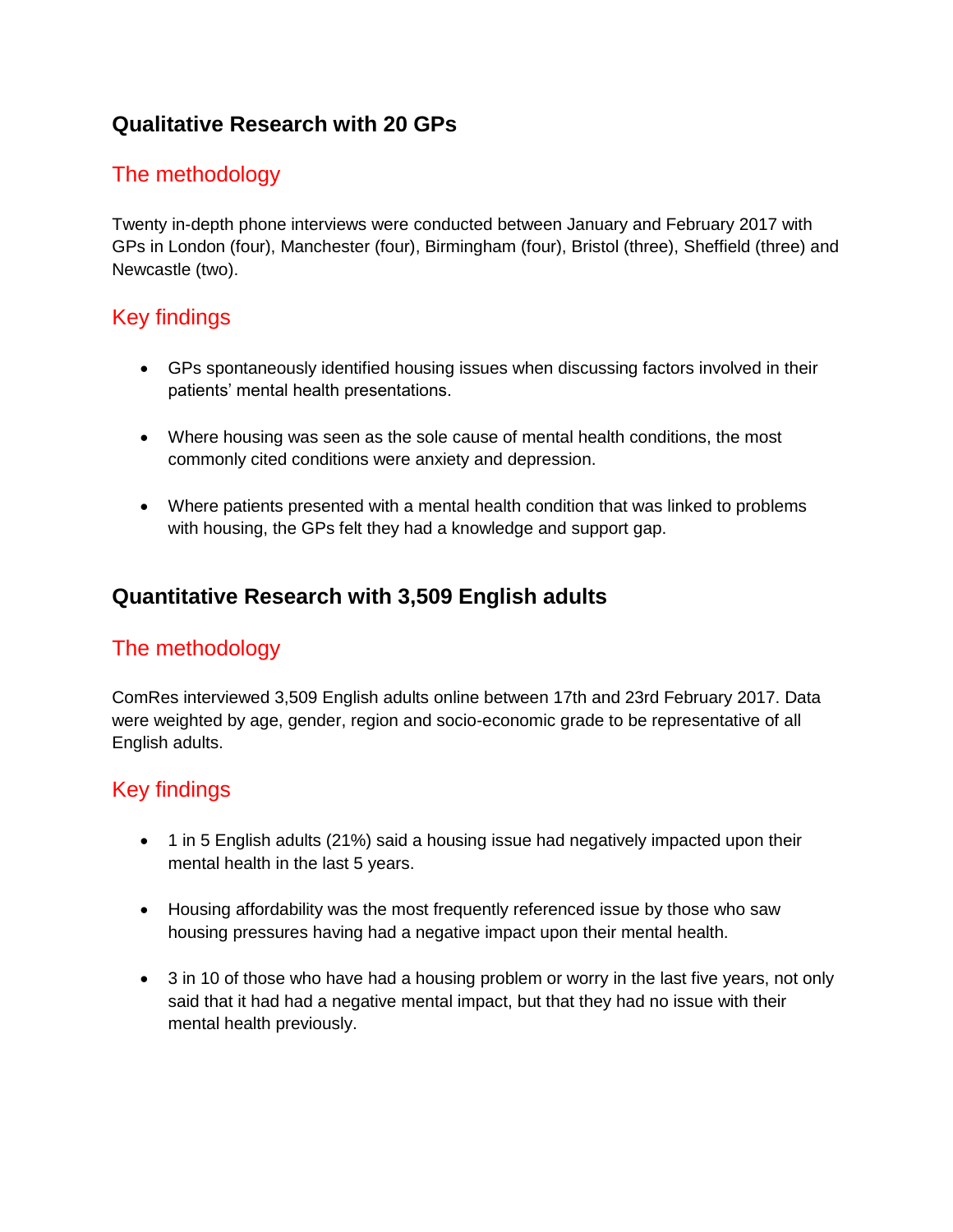# Introduction: Why this is important

Housing and mental health in England are both frequently described as in 'crisis'<sup>i</sup>, and the relationship between housing issues and mental health has been the focus of increasing debate in recent years, both publicly<sup>ii</sup> and amongst expert audiences<sup>iiiiv</sup>. Through Shelter's work helping millions of people every year struggling with bad housing or homelessness through our advice, support and legal services, we are well aware of the impacts that housing problems can have on the mental health of families. This all comes against the backdrop of a National Health Service facing increasing demand for its services, and the need to maximise cost effectiveness to meet constrained budgets.

Within this context, Shelter in partnership with the research agency, ComRes, explored the relationship between housing and mental health through a two-stage research project in early 2017. This research was central to Shelter's 2017 Spring Advice Campaign, and it is hoped it will provide a future evidence base for the necessary debate on how to reduce the negative impact housing problems can have on people's mental health and usage of health services. This report will briefly reference Shelter's history of campaigning on issues around the impact of housing issues on the wellbeing and mental health of families. It will then summarise the findings of both pieces of research, seeking to illuminate key themes and insights. It will also establish common themes arising from both pieces of research.

#### **Previous Shelter research on the links between Housing and Mental Health**

Previously, Shelter has revealed the emotional strain felt by families trying to keep on top of housing costs as they become unaffordable<sup>v</sup>:

"A new YouGov survey from Shelter has revealed the emotional strain faced by millions of families as they struggle to meet their housing costs." (January, 2013)

We have also shown how poor conditions such as damp and disrepair can negatively impact the mental health of people living with these conditions<sup>vi</sup>:

#### "those working-age adults living in bad housing are disproportionately at greater risk of poorer general health, low mental wellbeing and respiratory problems including asthma and breathlessness." (August, 2013)

This is an issue we are keen to increase awareness of. Both so that new policy can consider the overlap between housing and mental health, and also, so that people who are struggling with housing issues are aware that Shelter's advice services are here to support them. You can access the full directory of Shelter's advice services [here.](http://england.shelter.org.uk/get_advice/advice_services_directory)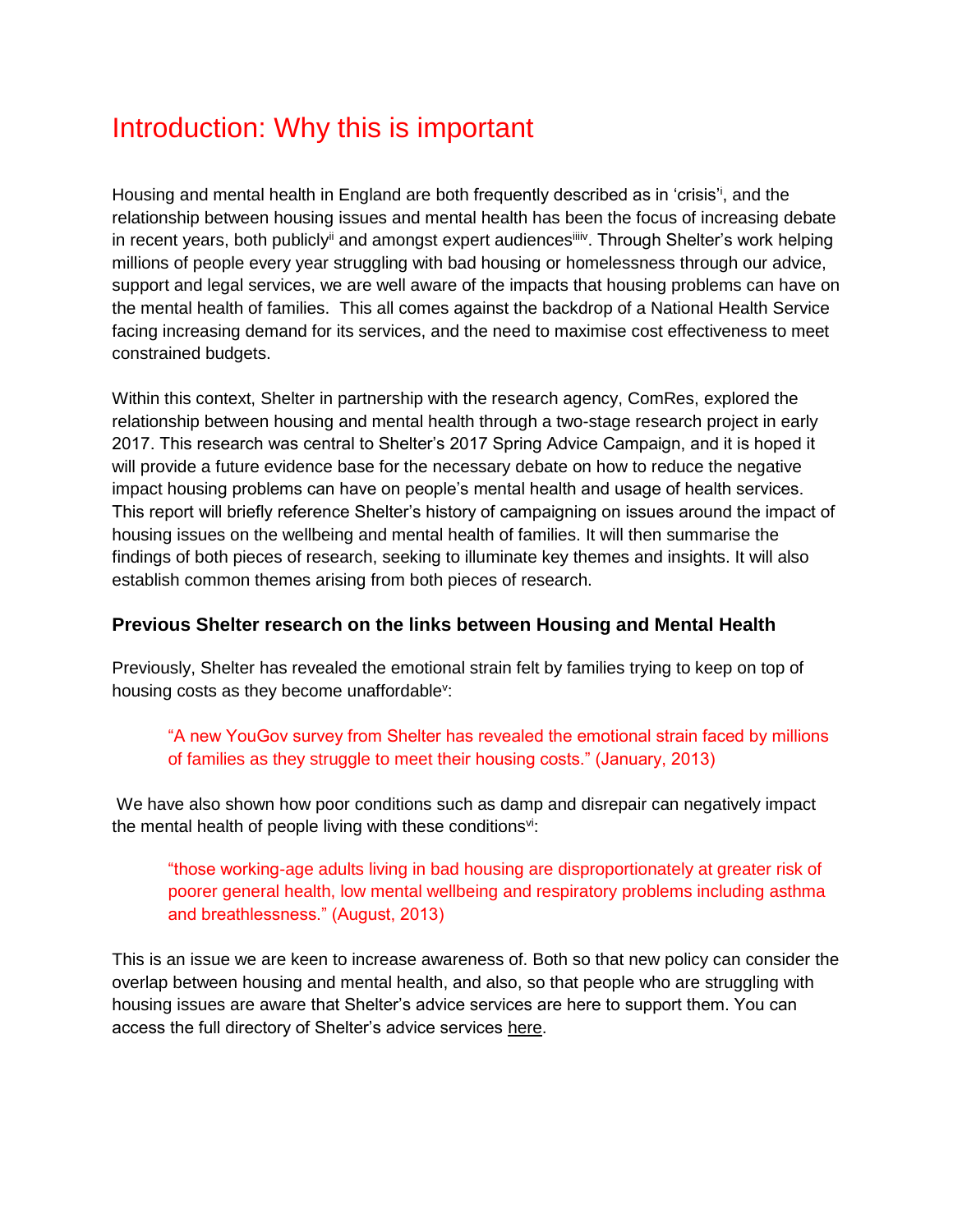# <span id="page-5-0"></span>Research: An overview

The findings discussed in this report are from 20 depth interviews with GPs in six English cities and from an online nationally representative survey of 4,103 British adults (3,509 of whom live in England). Both pieces of research were conducted in January and February 2017. All the data cited in this report relates to English adults only.

GPs were asked about their experiences of the links between housing and mental health among their patients. It is worth noting that this is a different group to the general public or the population struggling with mental health problems as not everyone facing a mental health issue will present to their GP. For instance, our quantitative research found that three quarters (74%) of the public who had had a housing problem in the last five years, which they believed had a negative impact on their mental and/or physical health, did not go to see their GP.

This means that GPs are unlikely to have a full picture of the impact housing problems have on the mental health of the general public. Also, whereas the conditions being reported by the GPs are, by definition, medically diagnosed, it is important to note that the mental health conditions cited in the quantitative survey are self-reported and may not be medically diagnosed.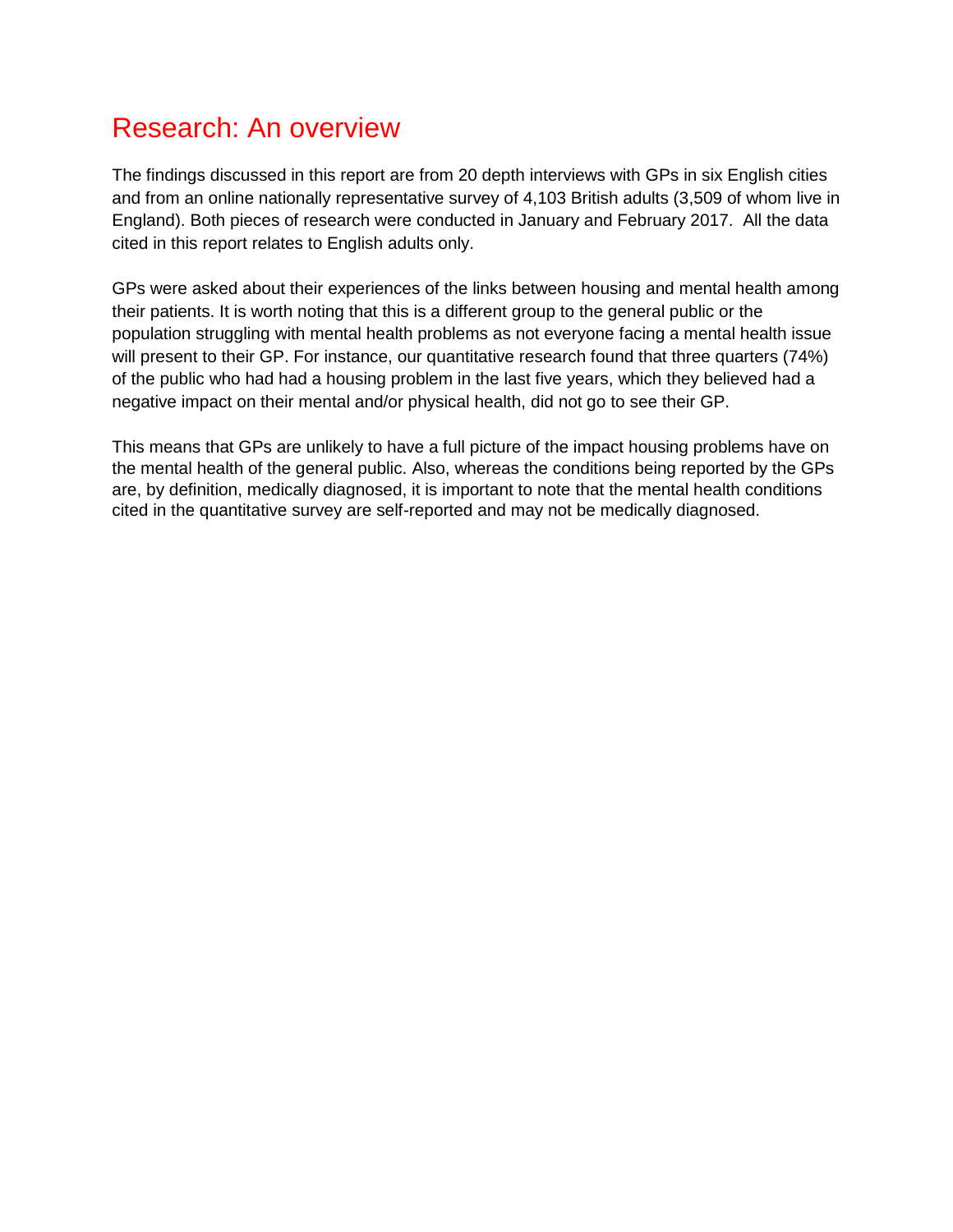# <span id="page-6-0"></span>Qualitative Research with 20 GPs

*"you should be most happy at home and at work, and if you're not happy in those places, you know, it's going to lead to anxiety and depression." GP, Birmingham*

# The methodology

Twenty in-depth phone interviews were conducted between January and February 2017 with GPs in London (four), Manchester (four), Birmingham (four), Bristol (three), Sheffield (three) and Newcastle (two).

These interviews explored:

- GPs' understanding of their patients' mental health in their own experience;
- Whether there were links between housing and mental health;
- The types of mental health conditions experienced by patients;
- The types of housing problems GPs encountered;
- Whether GPs felt supported and confident in their knowledge to address issues of housing and mental health, including additional support they would want.

Following completion of interviews, transcripts and notes from interviews were reviewed and analysed in a thematic manner. The full report is [here.](http://www.comresglobal.com/polls/shelter-housing-mental-health-survey)

## Qualitative research: Key findings

- GPs spontaneously identified housing issues when discussing factors involved in their patients' mental health presentations.
- Where housing was seen as the sole cause of mental health conditions, the most commonly cited conditions were anxiety and depression.
- Where patients presented with a mental health condition that was linked to problems with housing, the GPs self-identified a knowledge and support gap.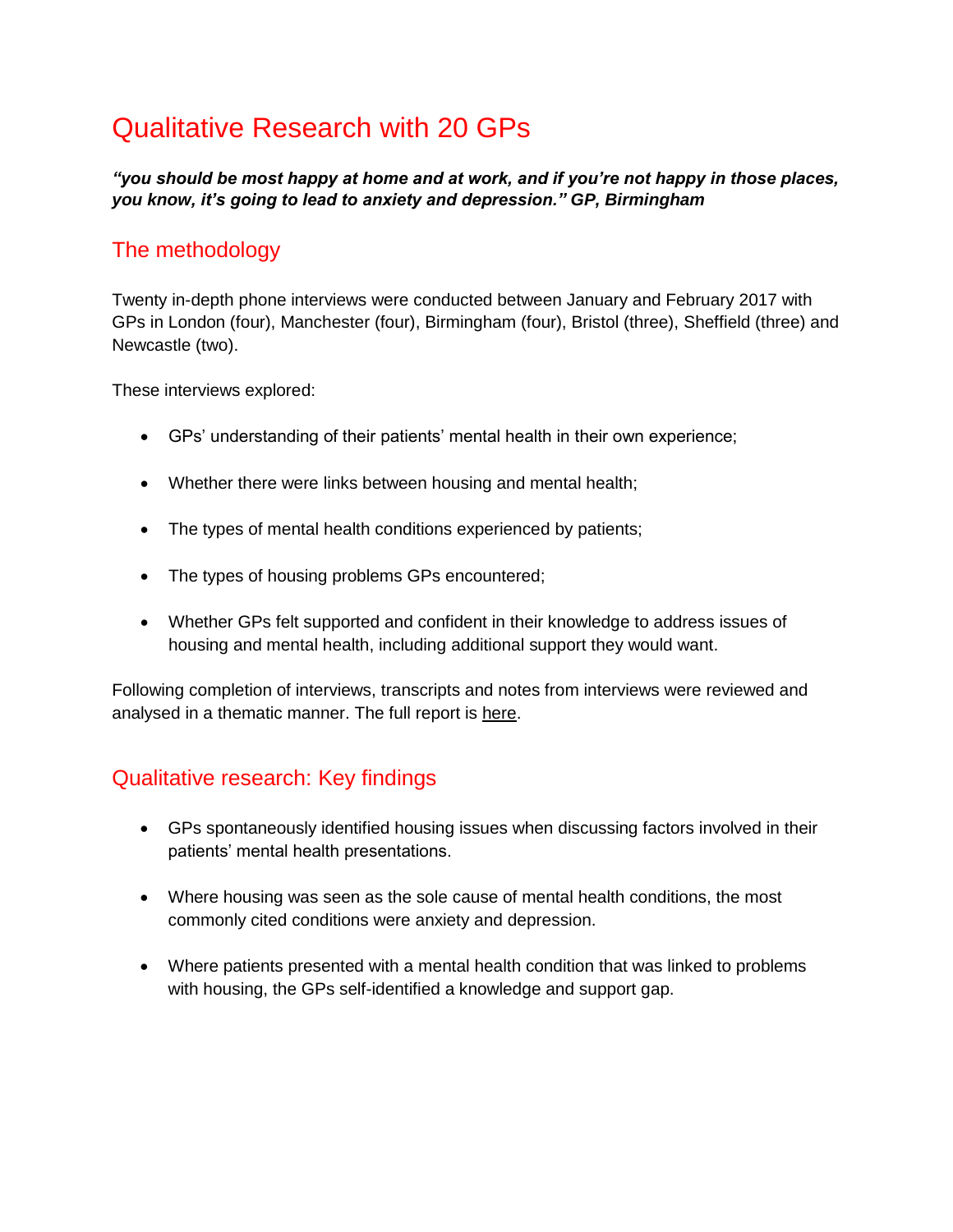#### Full results

#### **1. Is there a link between housing issues and mental health problems?**

The research found that GPs spontaneously identified housing issues when discussing factors involved in their patients' mental health presentations – both as a sole cause and as an exacerbating factor of existing mental health conditions. Where housing was seen as the sole cause, the most commonly cited mental health conditions were anxiety and depression.

*"It's common, it's probably, ball park figure of 10 or 20% of the consultations around depression or anxiety probably have an element of housing in them, I'm just plucking that out of the air but that's my feel of it probably." GP, Manchester*

#### **2. What types of housing issues did GPs link with mental health problems?**

Conditions of properties were one of the main housing problems referenced by GPs in the context of their patients' presentations of mental health problems. Affordability of rented housing and insecurity of tenancies were other key issues cited by GPs in the six fieldwork areas.

*"There seem to be people who seem to leave social housing and go into the private sector and seem to struggle, then they're not able to pay the rent for whatever reasons. So, it has a real effect on their mental wellbeing, growth and security." GP, Manchester*

The impact upon mental health of specific housing issues (like damp within properties, benefit changes, and eviction from private rented accommodation) were referenced by a number of GPs. The coincidence of financial pressures such as debt, and housing issues, were also mentioned by some GPs.

*"It tends to be things have been stable and then due to changes in housing things have got worse, but they've got worse for people who have been coping, probably on the line of coping or not coping. Then, they really do tip over the edge. I've seen patients who have committed suicide and things because of changes in their benefits." GP, London*

There were also concerns about housing issues being the cause of mental health problems in children, and that there was a differential impact upon children relative to their parents.

*"…In the parents, probably depression in that they're unable to provide a nice environment for their children. In the children, they just tend to get a little bit, sometimes withdrawn, sometimes a bit anxious and angry – running around the house and getting told off by the parents and things." GP, Sheffield*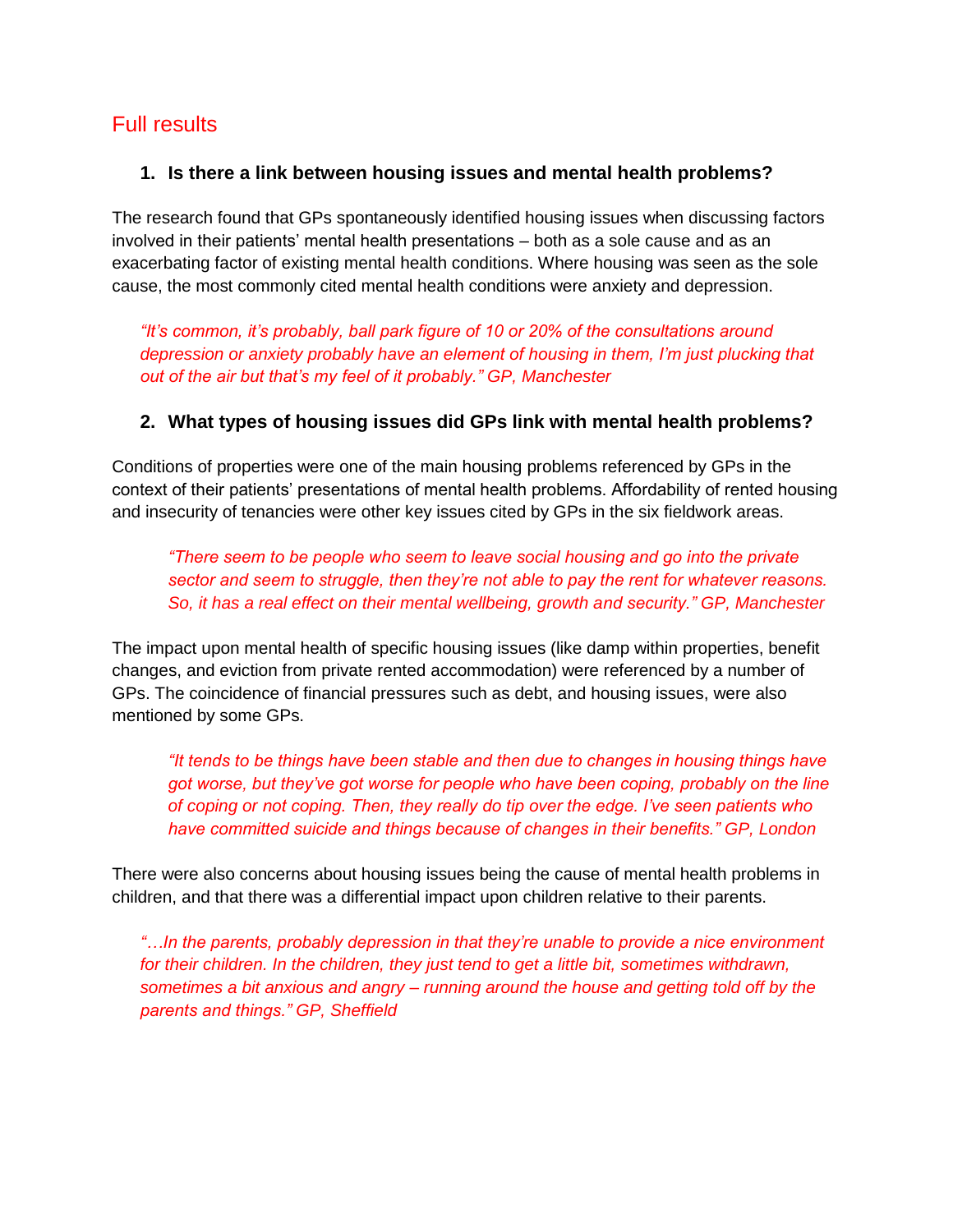#### **3. What are the physical consequences of bad housing that GPs see in their surgeries?**

Evidence of deteriorations in physical health due to housing were flagged both prompted and unprompted by GPs. Examples were also given by GPs of housing having a direct causal and aggravating factor on a patient's physical condition, in conjunction with deteriorating mental health.

*"…obviously, there are respiratory conditions, for example. You know, your house is wet and mouldy, that kind of thing, that can have an effect on conditions like asthma." GP, Newcastle*

#### **4. How capable do GPs feel dealing with housing-related issues?**

GPs signalled confidence in speaking with their patients about their mental health conditions. However, interviews revealed that when patients presented with a mental health condition that was linked to problems with housing, the GPs self-identified a knowledge and support gap. Some GPs felt unsure of where to signpost patients, and lacked time to establish what the appropriate service was, in the absence of an integrated point-of-call. In these instances, the mental health presentation would be addressed with the patient's housing problem remaining unresolved – even though GPs had identified it as a contributory factor.

*"We've got ten minute appointments. By this sort of patient, we're running over already by twenty minutes, probably. We need to have quick answers. We need to have a quick, sort of, "Who do I contact?" not all of these different services. Which one is going to be the most useful to contact?" GP, Bristol*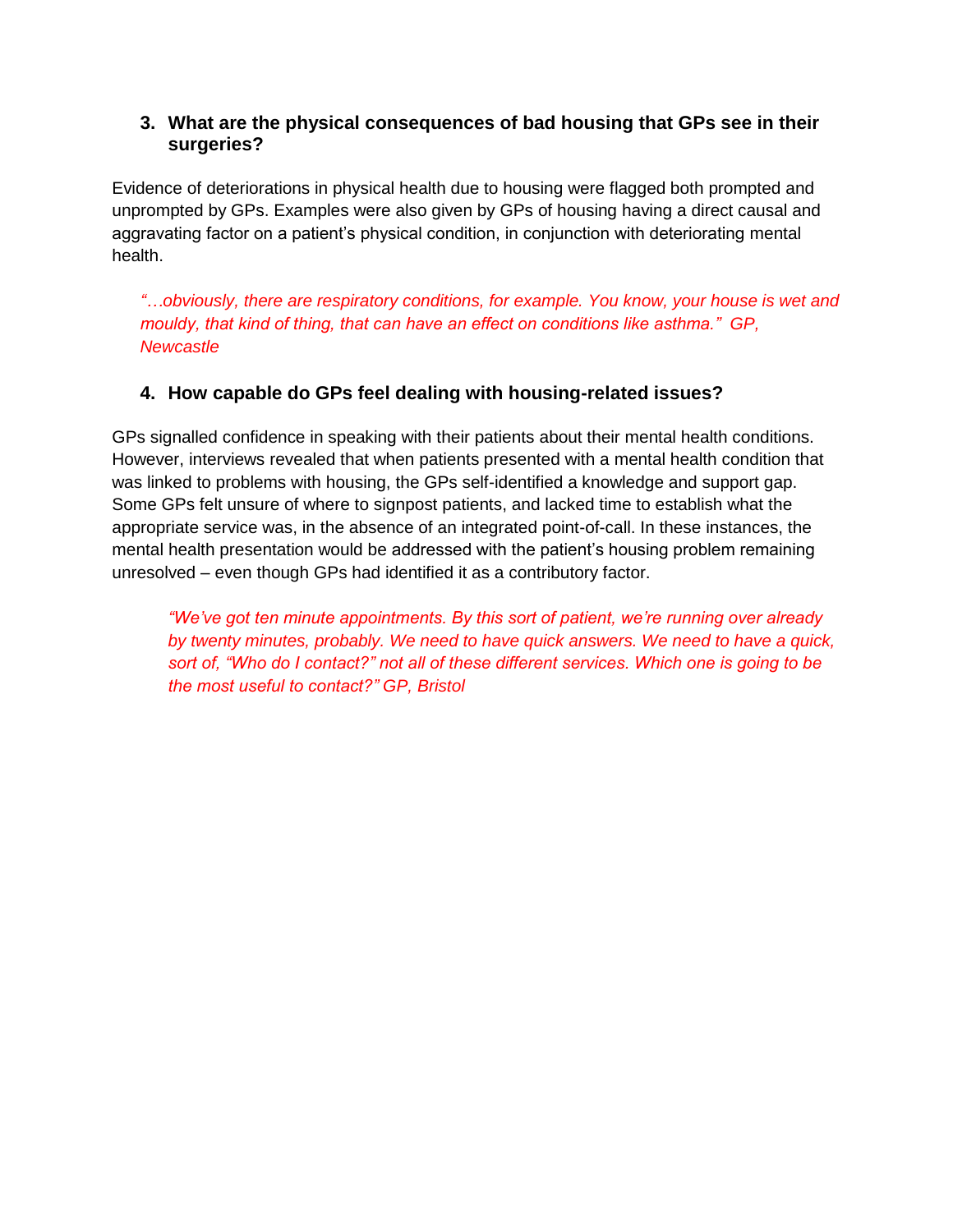# <span id="page-9-0"></span>Quantitative Research with 3,509 English adults

## <span id="page-9-1"></span>The methodology

ComRes interviewed 3,509 English adults online between 17th and 23rd February 2017. Data were weighted by age, gender, region and socio-economic grade to be representative of all English adults.

The questions asked explored:

- Whether respondents had ever experienced a housing problem;
- Whether housing issues had any impact upon respondents' physical or mental health;
- The types of housing problems respondents had;
- The types of mental health problems respondents associated with their housing problem or worry;
- The impact the housing problem or worry had in respondents' own words, through the usage of an open-ended question at the conclusion of the survey.

#### About the sample and analysis undertaken

12% of English adults surveyed said that they currently had a housing problem or worry.

30% said that they had had a housing problem or worry in the last 5 years, and a further 18% had not had an issue in the last 5 years, but had had a problem or worry in their lifetime.

This is equivalent to close to half of all English adults having had a housing problem or worry at least once in their lifetime (48%). The results below look in more detail at the 30% of the sample who had had a housing problem or worry in the last 5 years. Unless, otherwise stated, the percentages given relate to the full sample of English adults.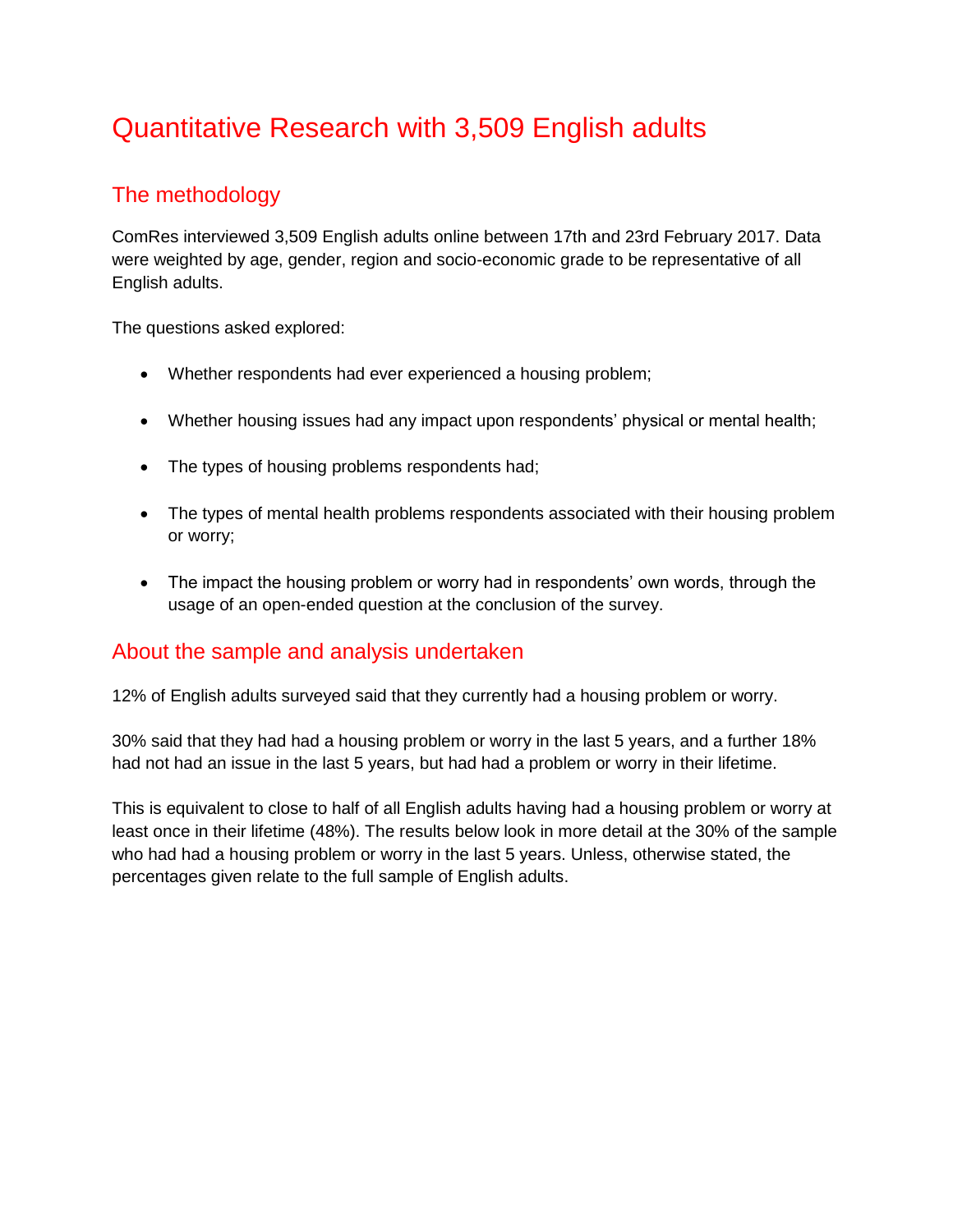## Quantitative research: Key findings

- 1 in 5 English adults (21%) said a housing issue had negatively impacted upon their mental health in the last 5 years.
- Housing affordability was the most frequently referenced issue by those who saw housing pressures having had a negative impact upon their mental health.
- 3 in 10 of those who have had a housing problem or worry in the last five years, not only said that it had had a negative mental impact, but that they had no issue with their mental health previously.

## Full Results

#### **1. What is the mental health impact of housing problems or worries?**

Of those adults who have had a housing problem or worry in the last 5 years, such as poor conditions, struggling to pay the rent or being threatened with eviction, 69% said that it had had a negative impact upon their mental health. Common mental health impacts cited later in the survey were long-term stress, anxiety and depression.

1 in 5 of the full English adult sample (21%) said a housing issue has negatively impacted upon their mental health in the last 5 years.

Aggregated to the general population, this would mean that over 8 million adults in England<sup>vii</sup> have found housing issues negatively impacting upon their mental health in the last five years.

Perhaps even more worryingly, 9% said they had a housing problem or worry *currently* negatively impacting upon their mental health. Again, scaled to the full English adult population, the numbers of English adults affected in this way, *currently*, would be in the millions. Vili

**1 in 5 of the full English adult sample (21%) said a housing issue has negatively impacted upon their mental health in the last five years**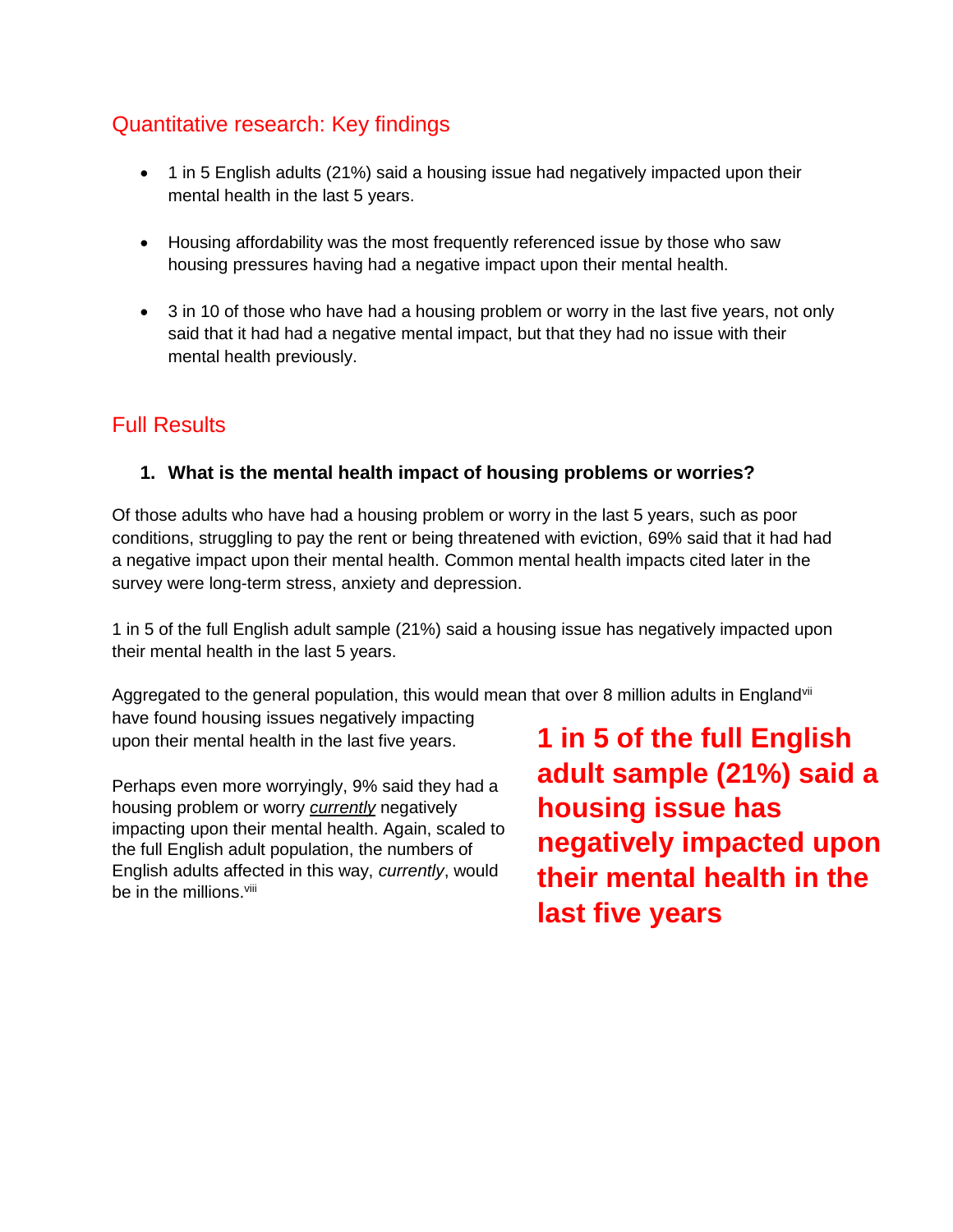#### **2. What specific mental health impacts have housing problems or worries had?**

Close to half of those adults who have had housing problems in the last five years and say it negatively impacted on their mental health, have cited that it either contributed to depression, or exacerbated existing problems with depression (48%). Over half (60%) of this group say that it has contributed to the onset of anxiety, or greater levels of anxiety (see graphic).

# Adults in England who have had mental health problems due to housing pressures

| Anxiety                  |     |     | 60% |
|--------------------------|-----|-----|-----|
| <b>Depression</b>        |     | 48% |     |
| <b>Stress</b>            |     |     | 64% |
| <b>Sleeping problems</b> |     | 55% |     |
| <b>Panic attacks</b>     | 30% |     |     |

Percentage of all English adults who have had a housing problem (in the last 5 years), who said that it contributed to mental health issues

In the open-ended question at the end of the survey, a number of people explicitly referenced having suicidal thoughts as a result of their housing problem or worry.

If you are experiencing problems with your housing, please call visit Shelter's advice pages at [http://england.shelter.org.uk/get\\_advice/how\\_we\\_can\\_help](http://england.shelter.org.uk/get_advice/how_we_can_help/housing_advice_helpline)

If you are having suicidal thoughts, please contact the Samaritans, freephone **116 123** (UK) or through<http://www.samaritans.org/how-we-can-help-you/contact-us>

#### **3. What were the types of housing problems or worries which were having a negative mental health impact?**

The main housing problems or worries identified by respondents were affordability (12% of respondents) and conditions of their property (12%).

However, it was interesting to note that affordability was referenced most often by those who saw housing issues having had a negative impact upon their mental health (see table on next page).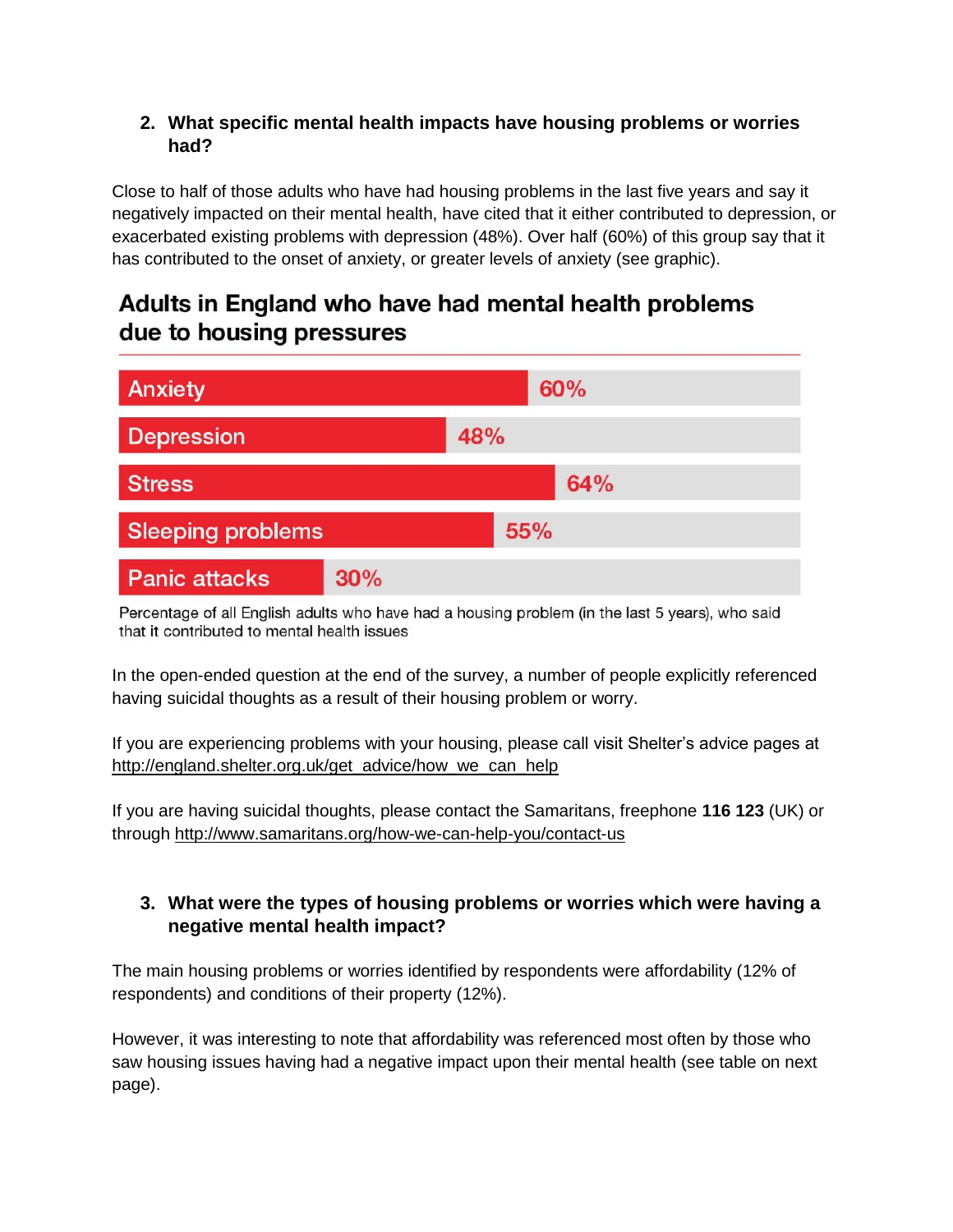#### **Table 1: Types of housing issues having a negative impact upon mental health**

| <b>Type of housing issue</b>                                        | % of English adults with a housing<br>problem in the last five years that has<br>negatively impacted their mental<br>health |
|---------------------------------------------------------------------|-----------------------------------------------------------------------------------------------------------------------------|
| Affording the rent/mortgage/falling behind with<br>rent or mortgage | 48%                                                                                                                         |
| Being evicted/ having to leave when I don't want<br>to              | 17%                                                                                                                         |
| Repair or condition of property                                     | 38%                                                                                                                         |
| Bad service from landlord or agent                                  | 17%                                                                                                                         |
| Problem finding a suitable home                                     | 23%                                                                                                                         |

Whilst this may be due to other characteristics (such as age or tenure) which correlate with both affordability issues and poor mental health, it clearly shows the widespread effects a lack of genuinely affordable housing can have, beyond those on an individual household's budget or housing situation.

#### **4. How many people with negative mental health impacts are going to the GP?**

26% of those who said that a housing problem or worry had negatively impacted their mental health in the last five years, said that they had gone to the GP with a housing issue. This counts as 5% overall, or 1 in 20 adults.

Scaled to the English adult population, this would run into the millions<sup>ix</sup>, a clear added burden on an already strained public service such as the NHS.

1 in 40 adults sampled (2.5%) said that they gone to their GP in the last five years with a housing issue related to the affordability of their rent or mortgage.

This suggests significant amounts of pressure on public services, and GPs, may be being generated by housing issues which are not being prevented, or dealt with effectively through professional housing advice or other means of support.

**1 in 40 adults (2.5%) said that they gone to their GP in the last five years with a housing issue related to the affordability of their rent or mortgage.**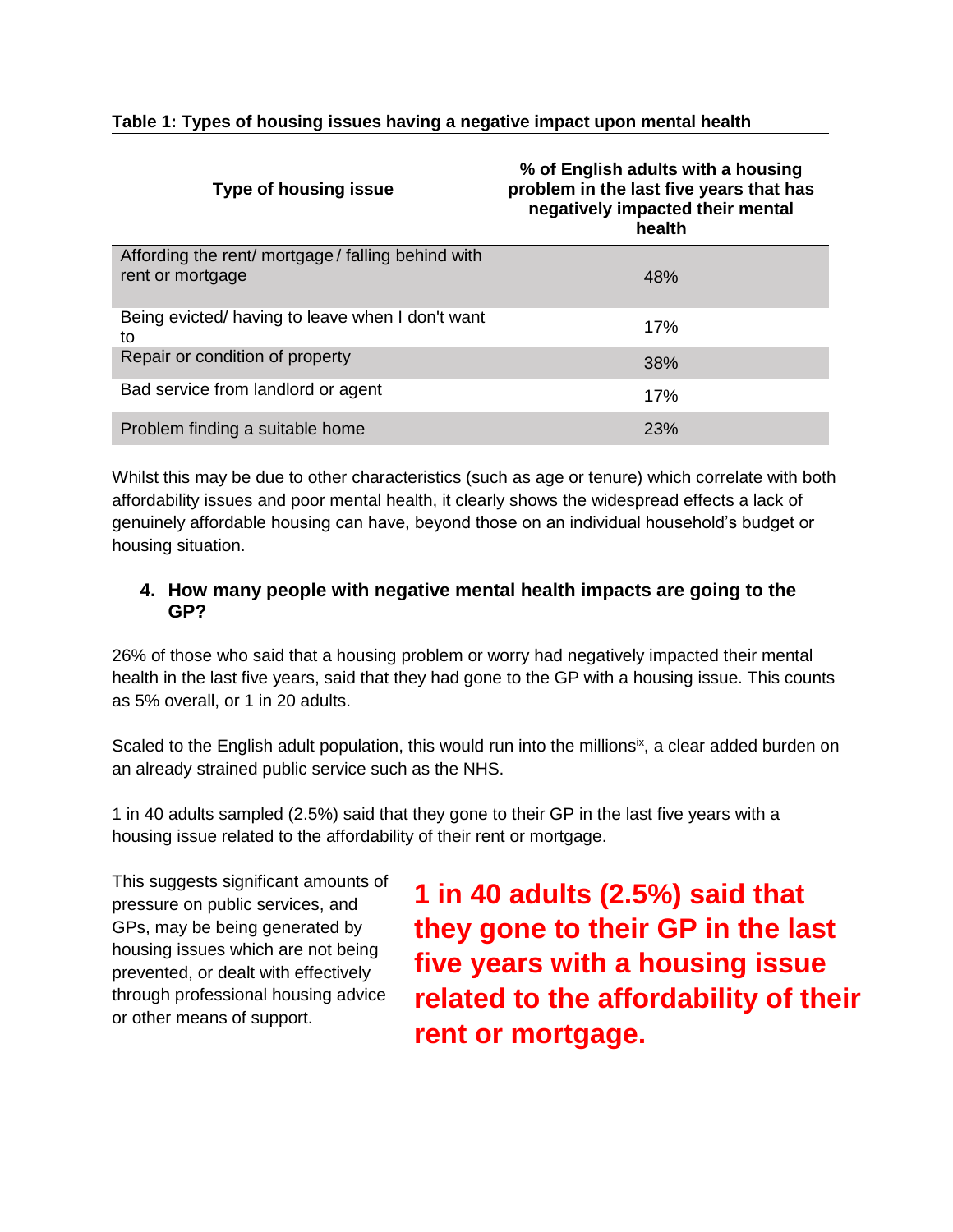#### **5. Are housing problems creating new issues, or exacerbating existing issues?**

| <b>Statement</b>                                                                                                               | % of all English adults |
|--------------------------------------------------------------------------------------------------------------------------------|-------------------------|
| Before the housing problem or worry, I had no<br>issue with my mental health, (but it negatively<br>impacted my mental health) | 9%                      |
| The housing problem or worry made a mental<br>health problem that I already had a little bit<br>worse                          | 9%                      |
| The housing problem or worry made a mental<br>health problem that I already had a lot worse                                    | 3%                      |

#### **Table 2: Distribution of new and existing mental health issues amongst affected adults**

As can be seen in the table above, close to 1 in 10 English adults not only say that they have had a housing problem or worry in the last five years, which has had a negative impact on their mental health, but that they had had no issue with their mental health before.

3 in 10 of all adults who have had a housing problem or worry in the last five years, said that not only did the issue have a negative impact on their mental health, but that they had no issue with their mental health previously.

Due to the long-term impacts periods of poor mental health can have, even once the housing problem or worry has been resolved, this finding is cause for concern.

**3 in 10 of all adults who have had a housing problem or worry in the last five years, said that not only did the issue have a negative impact on their mental health, but that they had no issue with their mental health previously.**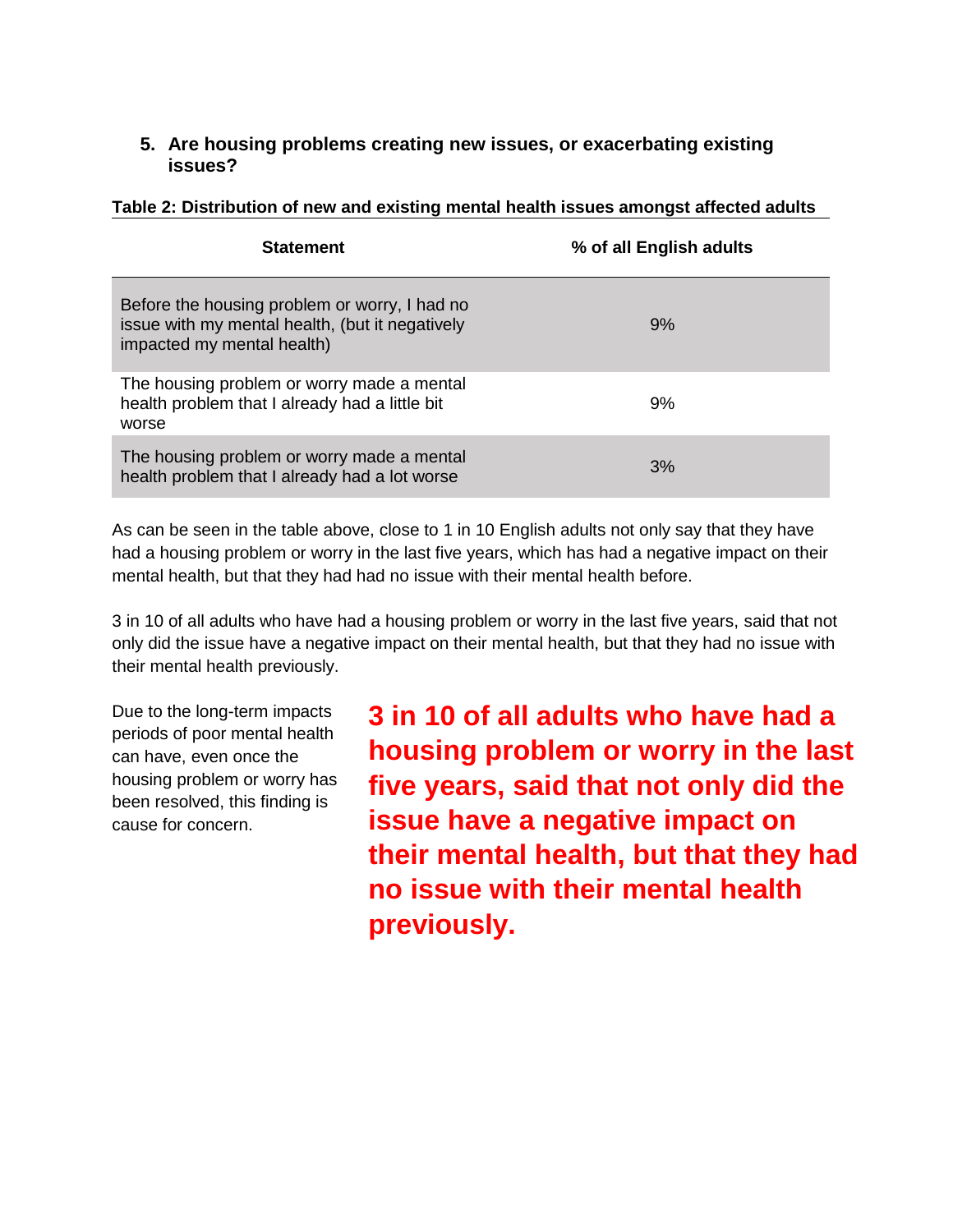#### **6. Are there differences by housing tenure?**

**Table 3: Percentage of each tenure group with housing issues which have had a negative impact upon their mental health<sup>x</sup>**

| <b>Tenure</b>          | % who have had a housing problem in<br>the last five years which has had a<br>negative impact on their mental health |
|------------------------|----------------------------------------------------------------------------------------------------------------------|
| Owner occupiers        | 15%                                                                                                                  |
| <b>Social Renters</b>  | 31 <sup>%</sup>                                                                                                      |
| <b>Private Renters</b> | 34%                                                                                                                  |

As can be seen in the table above, renters were far more likely than owner occupiers (those with a mortgage or outright owners) to have experienced housing problems in the last five years which had a negative impact on their mental health.

With the rate of homeownership having fallen over the last decade or more<sup>xi</sup>, the above finding underlines the need for new policies which provide renters with the safe, secure and affordable housing that they need to live full and healthy lives.

#### **7. What are the physical impacts of housing problems or worries?**

17% of the full English sample said that a housing problem or worry they had had in the last five years, had had a negative impact upon their physical health. This is 1 in 6 English adults. Scaled to the English adult population, this again runs into over 7 million people affected in this way in the last five years.<sup>xii</sup>

In responses to the open-ended question at the end of the survey, individual respondents related physical health symptoms such as hair loss, nausea, exhaustion, dizzy spells and headaches.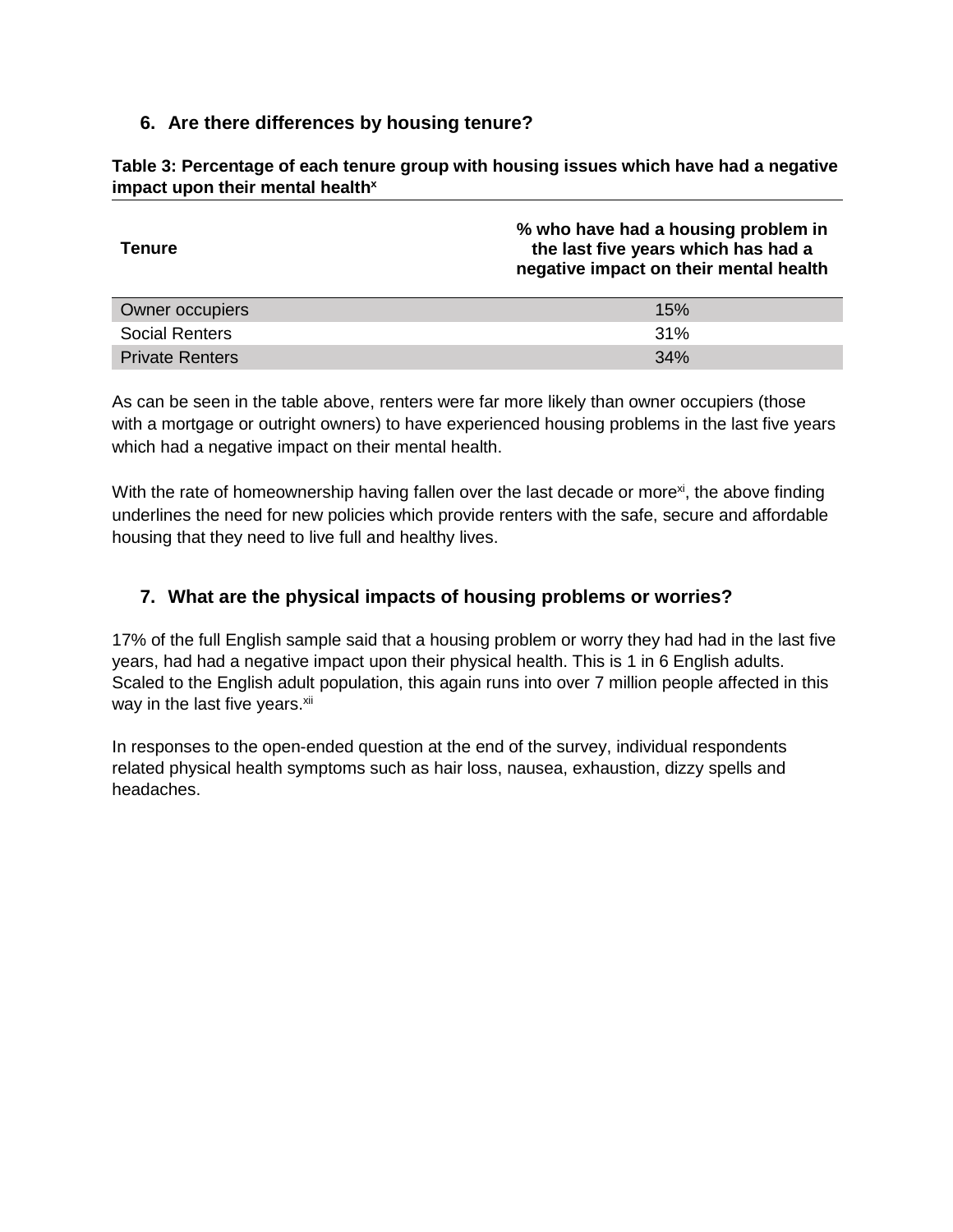# <span id="page-15-0"></span>Conclusions from the research

Our research shows that from the perspective of both patients and health professionals, housing problems are having negative impacts upon individuals' mental health. Both GPs and members of the public referenced anxiety and depression as mental health problems which housing issues had created or exacerbated. The research also lays bare how poor performance in the public policy area of access to good quality, affordable housing is not only leading to human cost, but that the costs are spilling over into another public policy area (health) which is already under pressure.

Whilst GPs saw property conditions as the housing issue most commonly linked to mental health problems in their surgeries, members of the public were more likely to cite issues of affordability as having had a negative impact upon their mental health. This latter finding, coupled with the finding that only 1 in 4 adults who have had a housing issue which had a negative mental health impact went to the GP about it, indicates that there are many people currently going through housing-induced mental health issues, alone.

**Our research has found that not only is housing exacerbating mental health issues, creating more serious issues for people to deal with alone, or with the assistance of health professionals, but according to some it has actually helped create new mental health problems.**

Given we are talking about the mental health of millions of adults being affected by housing issues in the last five years alone, the human and social cost of inaction, into the long-term, could be vast. The harmful link between housing and mental health needs to be addressed, as a priority.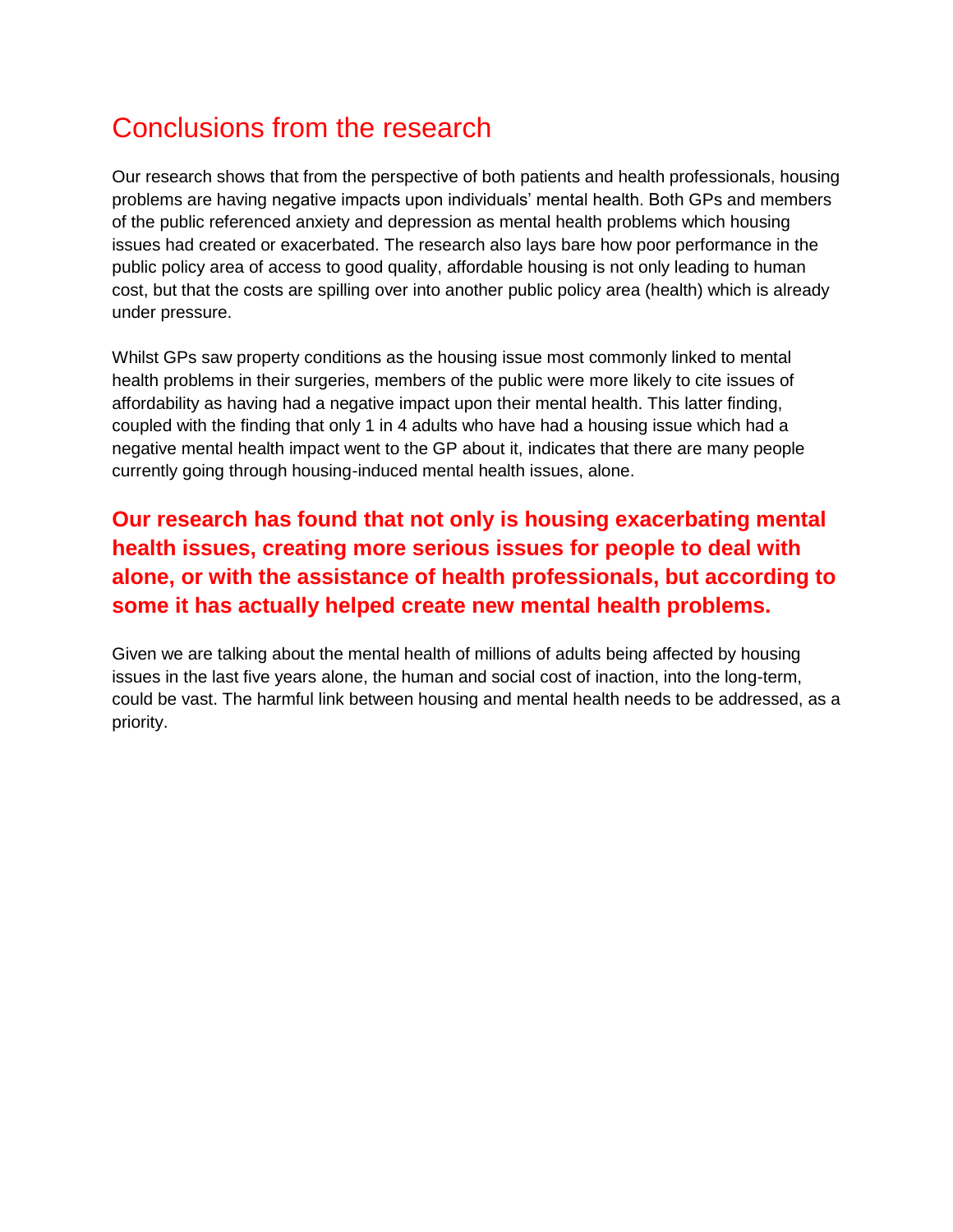# <span id="page-16-0"></span>How Shelter can help

By recognising the complexity of individual needs, we treat each person and situation as unique. **Our services are designed to advise, guide and support people with all types of housing needs – whether that takes a short conversation or intensive support over several months.** That's why our services are multi-faceted, flexible and responsive to deal with the widest possible circumstances relating to housing problems and homelessness.

We help people by phone, web chat, and through face-to-face advice at our centres and in clients' homes - from self-help to more intensive, individual support and embedded staff. This means we can offer help and advice at every level, depending on what the client needs and how much support they require to act on our guidance.

Across England and Scotland, 79% of our clients found somewhere new to live; improved their living circumstances; or were helped to stay in their home or manage better. If you are experiencing problems with your housing, please visit [http://england.shelter.org.uk/get\\_advice/how\\_we\\_can\\_help](http://england.shelter.org.uk/get_advice/how_we_can_help/housing_advice_helpline) 

If you are a professional in the Health or Housing sector and want to talk to us in more detail about our services, please contact us on 0344 515 2121. You can read more [here](http://england.shelter.org.uk/professional_resources/housing_and_mental_health).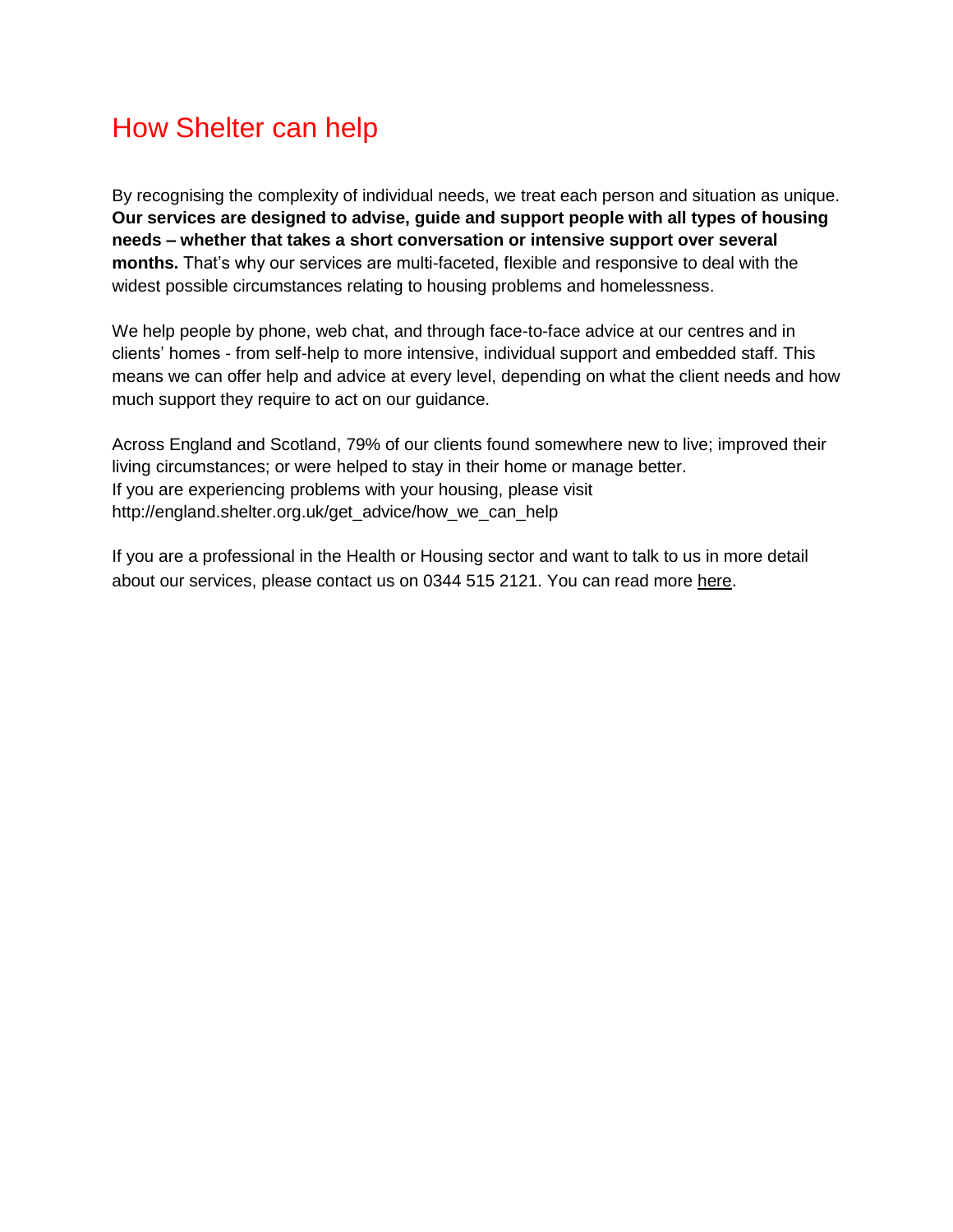# <span id="page-17-0"></span>**Endnotes**

<sup>i</sup> Boffey, D., 'Leaked report reveals scale of crisis in England's mental health services' in *The Observer* (13 Feb. 2016) [https://www.theguardian.com/society/2016/feb/13/mental-health-services-crisis-britain-revealed-leaked-report;](https://www.theguardian.com/society/2016/feb/13/mental-health-services-crisis-britain-revealed-leaked-report) Donnelly, H., 'A&E crisis deepens with 65 hospital trusts issuing emergency alerts' in *The Telegraph* (13 Jan. 2017) <http://www.telegraph.co.uk/news/2017/01/13/ae-crisis-deepens-58-hospital-trusts-issuing-emergency-alerts/>  $\overline{\phantom{a}}$ 

ii See Foster, D., 'Poor Housing is bad for your mental health' in *The Guardian* (4 Feb. 2016) <https://www.theguardian.com/housing-network/2016/feb/04/poor-housing-bad-mental-health>

iii [http://mind.org.uk/information-support/guides-to-support-and-services/housing/support-in-a-housing-crisis/#.WMf](http://mind.org.uk/information-support/guides-to-support-and-services/housing/support-in-a-housing-crisis/#.WMf-f1XyjGg)[f1XyjGg;](http://mind.org.uk/information-support/guides-to-support-and-services/housing/support-in-a-housing-crisis/#.WMf-f1XyjGg)

iv Buck, D., 'Housing and health: Ships that pass in the night'? *The King's Fund* 20. Sept. 2016 <https://www.kingsfund.org.uk/blog/2016/09/housing-and-health>

<sup>v</sup> Shelter 'Housing costs cause stress and depression for millions' (2013) [http://england.shelter.org.uk/news/january\\_2013/housing\\_costs\\_cause\\_stress\\_and\\_depression\\_for\\_millions](http://england.shelter.org.uk/news/january_2013/housing_costs_cause_stress_and_depression_for_millions)

vi Natcen and Shelter 'People living in bad housing – numbers and health impacts' (2013) [https://england.shelter.org.uk/\\_\\_data/assets/pdf\\_file/0010/726166/People\\_living\\_in\\_bad\\_housing.pdf](https://england.shelter.org.uk/__data/assets/pdf_file/0010/726166/People_living_in_bad_housing.pdf)

vii ONS, Mid-Year Estimates 2015.

[https://www.ons.gov.uk/peoplepopulationandcommunity/populationandmigration/populationestimates/datasets/popula](https://www.ons.gov.uk/peoplepopulationandcommunity/populationandmigration/populationestimates/datasets/populationestimatesforukenglandandwalesscotlandandnorthernireland) [tionestimatesforukenglandandwalesscotlandandnorthernireland](https://www.ons.gov.uk/peoplepopulationandcommunity/populationandmigration/populationestimates/datasets/populationestimatesforukenglandandwalesscotlandandnorthernireland) It was estimated there were 43,108,471 over-18s in England in 2015. The point estimate was 8.9m adults, and the confidence interval was between 8.3m and 9.5m.

viii ONS. Mid-Year Estimates 2015.

[https://www.ons.gov.uk/peoplepopulationandcommunity/populationandmigration/populationestimates/datasets/popula](https://www.ons.gov.uk/peoplepopulationandcommunity/populationandmigration/populationestimates/datasets/populationestimatesforukenglandandwalesscotlandandnorthernireland) [tionestimatesforukenglandandwalesscotlandandnorthernireland](https://www.ons.gov.uk/peoplepopulationandcommunity/populationandmigration/populationestimates/datasets/populationestimatesforukenglandandwalesscotlandandnorthernireland) It was estimated there were 43,108,471 over-18s in England in 2015. The point estimate was 3.8m adults, and the confidence interval was between 3.4m and 4.2m.

ix ONS, Mid-Year Estimates 2015.

[https://www.ons.gov.uk/peoplepopulationandcommunity/populationandmigration/populationestimates/datasets/popula](https://www.ons.gov.uk/peoplepopulationandcommunity/populationandmigration/populationestimates/datasets/populationestimatesforukenglandandwalesscotlandandnorthernireland) [tionestimatesforukenglandandwalesscotlandandnorthernireland](https://www.ons.gov.uk/peoplepopulationandcommunity/populationandmigration/populationestimates/datasets/populationestimatesforukenglandandwalesscotlandandnorthernireland) It was estimated there were 43,108,471 over-18s in England in 2015. The point estimate was 2.4m adults, and the confidence interval was between 2.0m and 2.7m.

<sup>x</sup> Owner occupiers include both outright owners, and those with a mortgage. Social renters include both Local Authority and Housing Association tenants.

xi English Housing Survey 2015/16 [https://www.gov.uk/government/statistics/english-housing-survey-2015-to-2016](https://www.gov.uk/government/statistics/english-housing-survey-2015-to-2016-headline-report) [headline-report](https://www.gov.uk/government/statistics/english-housing-survey-2015-to-2016-headline-report)

xii ONS, Mid-Year Estimates 2015.

[https://www.ons.gov.uk/peoplepopulationandcommunity/populationandmigration/populationestimates/datasets/popula](https://www.ons.gov.uk/peoplepopulationandcommunity/populationandmigration/populationestimates/datasets/populationestimatesforukenglandandwalesscotlandandnorthernireland) [tionestimatesforukenglandandwalesscotlandandnorthernireland](https://www.ons.gov.uk/peoplepopulationandcommunity/populationandmigration/populationestimates/datasets/populationestimatesforukenglandandwalesscotlandandnorthernireland) It was estimated there were 43,108,471 over-18s in England in 2 015. The point estimate was 7.7m adults, and the confidence interval was between 7.1m and 8.2m.